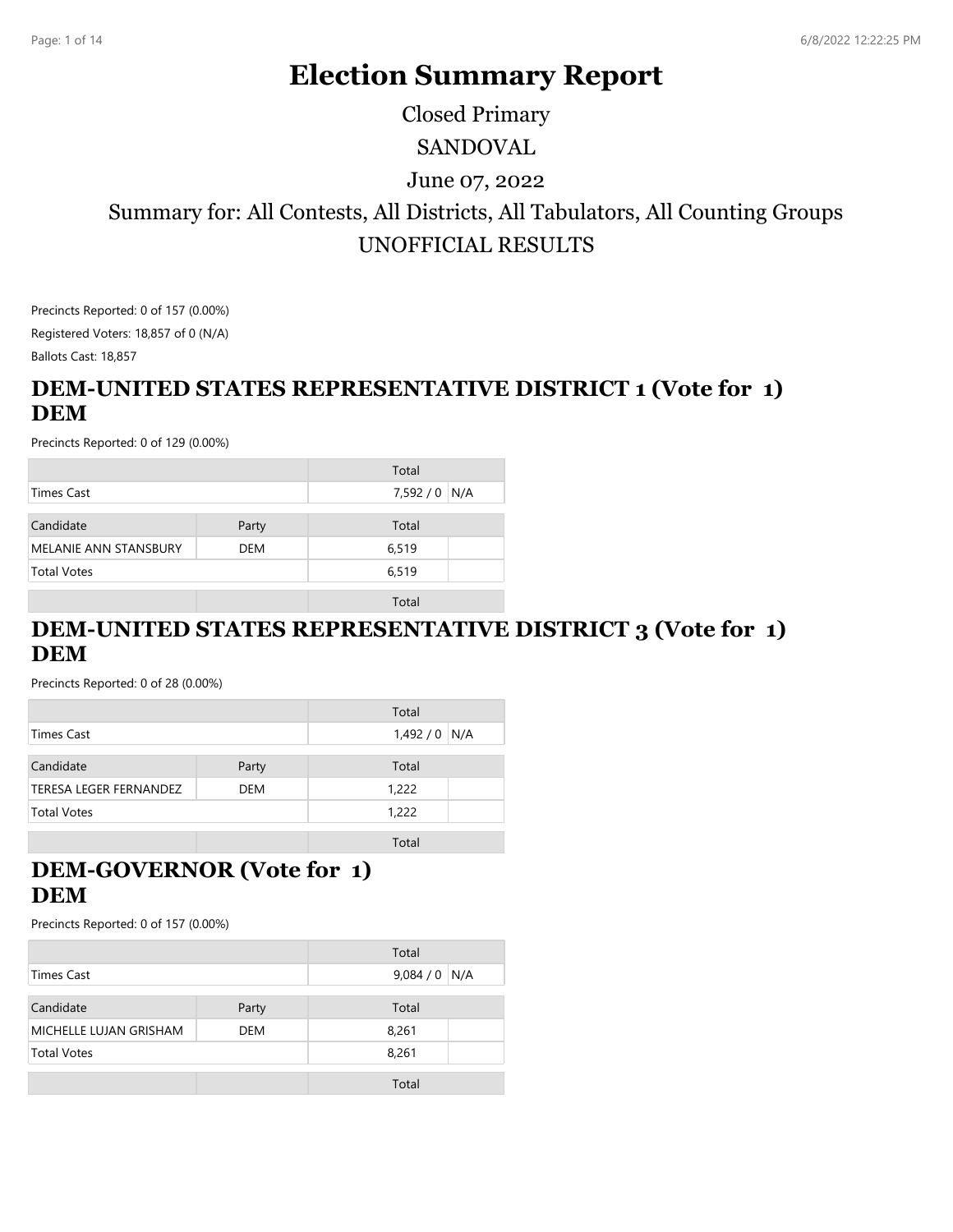#### Page: 2 of 14 6/8/2022 12:22:25 PM

## **DEM-LIEUTENANT GOVERNOR (Vote for 1) DEM**

Precincts Reported: 0 of 157 (0.00%)

|                        |            | Total         |  |
|------------------------|------------|---------------|--|
| Times Cast             |            | $9,084/0$ N/A |  |
| Candidate              | Party      | Total         |  |
| <b>HOWIE C MORALES</b> | <b>DEM</b> | 7,772         |  |
| <b>Total Votes</b>     |            | 7,772         |  |
|                        |            | Total         |  |

## **DEM-SECRETARY OF STATE (Vote for 1) DEM**

Precincts Reported: 0 of 157 (0.00%)

|                               |            | Total         |
|-------------------------------|------------|---------------|
| Times Cast                    |            | $9,084/0$ N/A |
| Candidate                     | Party      | Total         |
| <b>MAGGIE TOULOUSE OLIVER</b> | <b>DEM</b> | 7,983         |
| <b>Total Votes</b>            |            | 7,983         |
|                               |            | Total         |

#### **DEM-ATTORNEY GENERAL (Vote for 1) DEM**

Precincts Reported: 0 of 157 (0.00%)

|                      |            | Total         |  |
|----------------------|------------|---------------|--|
| Times Cast           |            | $9,084/0$ N/A |  |
|                      |            |               |  |
| Candidate            | Party      | Total         |  |
| <b>BRIAN S COLÓN</b> | <b>DEM</b> | 4,000         |  |
| <b>RAÚL TORREZ</b>   | <b>DEM</b> | 4,820         |  |
| <b>Total Votes</b>   |            | 8,820         |  |
|                      |            |               |  |
|                      |            | Total         |  |

## **DEM-STATE AUDITOR (Vote for 1) DEM**

|                    |            | Total   |     |
|--------------------|------------|---------|-----|
| <b>Times Cast</b>  |            | 9,084/0 | N/A |
|                    |            |         |     |
| Candidate          | Party      | Total   |     |
| ZACKARY A QUINTERO | DEM        | 3,569   |     |
| JOSEPH M MAESTAS   | <b>DEM</b> | 4,866   |     |
| <b>Total Votes</b> |            | 8,435   |     |
|                    |            |         |     |
|                    |            | Total   |     |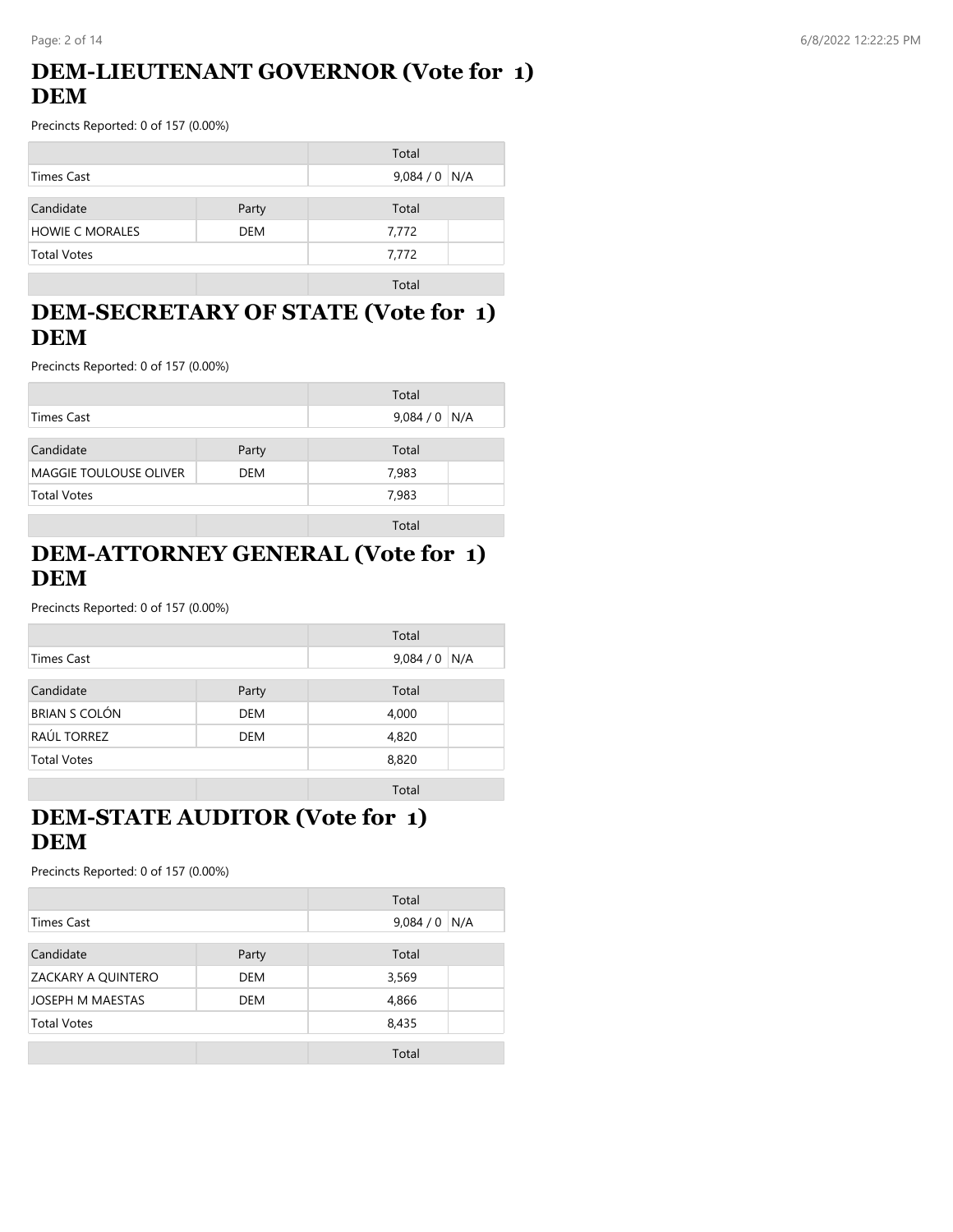#### Page: 3 of 14 6/8/2022 12:22:25 PM

## **DEM-STATE TREASURER (Vote for 1) DEM**

Precincts Reported: 0 of 157 (0.00%)

|                            |            | Total         |
|----------------------------|------------|---------------|
| Times Cast                 |            | $9,084/0$ N/A |
|                            |            |               |
| Candidate                  | Party      | Total         |
| LAURA M MONTOYA            | <b>DEM</b> | 5,727         |
| <b>HEATHER R BENAVIDEZ</b> | DEM        | 2,750         |
| <b>Total Votes</b>         |            | 8,477         |
|                            |            |               |

Total

## **DEM-COMMISSIONER OF PUBLIC LANDS (Vote for 1) DEM**

Precincts Reported: 0 of 157 (0.00%)

|                                           |       | Total         |  |
|-------------------------------------------|-------|---------------|--|
| Times Cast                                |       | $9,084/0$ N/A |  |
|                                           |       |               |  |
| Candidate                                 | Party | Total         |  |
| <b>STEPHANIE GARCIA</b><br><b>RICHARD</b> | DEM   | 7,835         |  |
| <b>Total Votes</b>                        |       | 7,835         |  |
|                                           |       |               |  |

Total

## **DEM-STATE REPRESENTATIVE DISTRICT 23 (Vote for 1) DEM**

Precincts Reported: 0 of 31 (0.00%)

|                    |       | Total         |
|--------------------|-------|---------------|
| Times Cast         |       | $1,718/0$ N/A |
|                    |       |               |
| Candidate          | Party | Total         |
| RAMON M MONTANO    | DEM   | 1,524         |
| <b>Total Votes</b> |       | 1,524         |
|                    |       |               |
|                    |       | Total         |

## **DEM-STATE REPRESENTATIVE DISTRICT 41 (Vote for 1) DEM**

|                         |            | Total        |  |
|-------------------------|------------|--------------|--|
| Times Cast              |            | 172/0<br>N/A |  |
| Candidate               | Party      | Total        |  |
| <b>MARLO R MARTÍNEZ</b> | <b>DEM</b> | 73           |  |
| <b>SUSAN K HERRERA</b>  | <b>DEM</b> | 89           |  |
| <b>Total Votes</b>      |            | 162          |  |
|                         |            | Total        |  |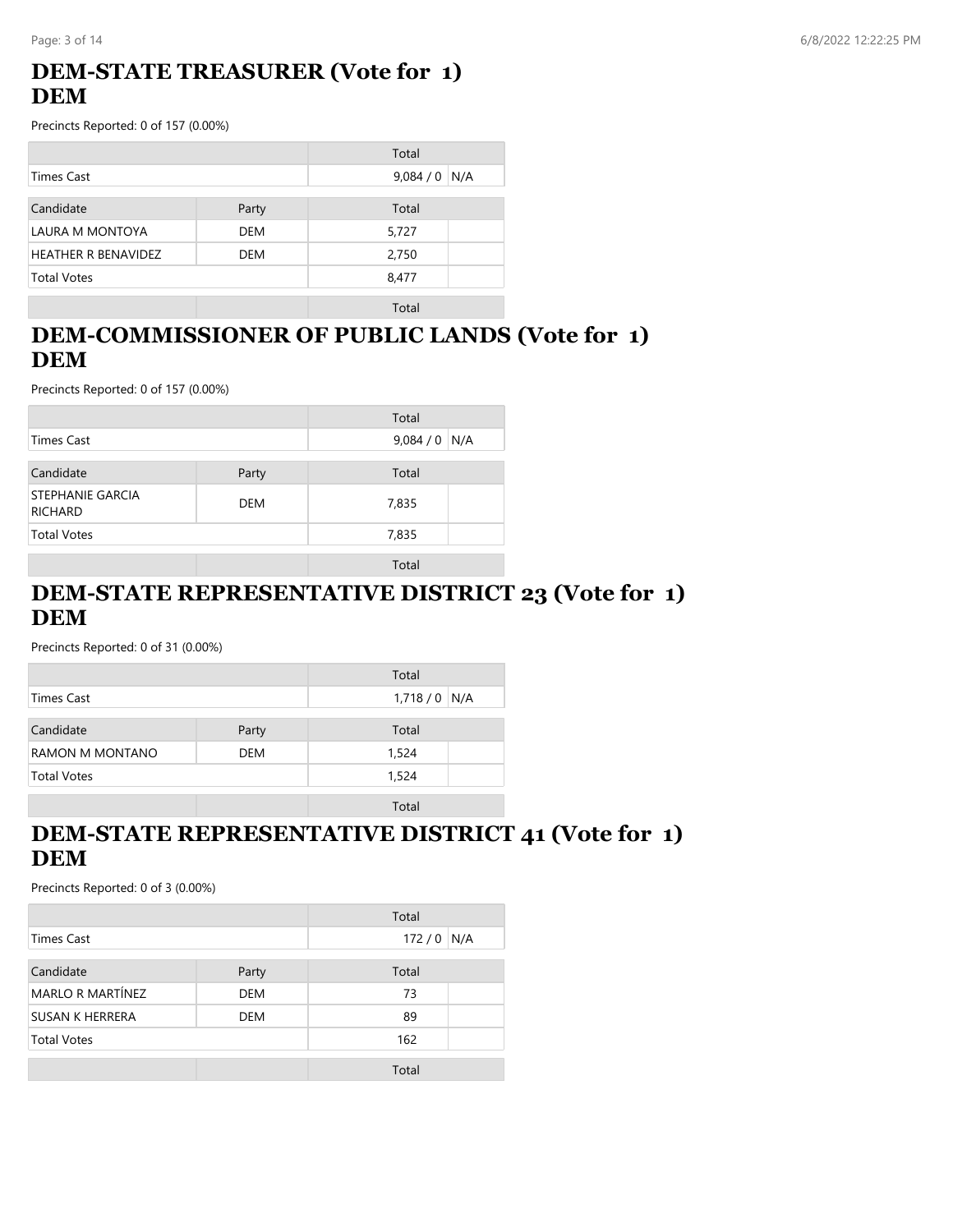## **DEM-STATE REPRESENTATIVE DISTRICT 43 (Vote for 1) DEM**

Precincts Reported: 0 of 7 (0.00%)

|                           |            | Total        |  |
|---------------------------|------------|--------------|--|
| Times Cast                |            | 233/0<br>N/A |  |
|                           |            |              |  |
| Candidate                 | Party      | Total        |  |
| <b>CHRISTINE CHANDLER</b> | <b>DEM</b> | 198          |  |
| <b>Total Votes</b>        |            | 198          |  |
|                           |            |              |  |
|                           |            | Total        |  |

#### **DEM-STATE REPRESENTATIVE DISTRICT 44 (Vote for 1) DEM**

Precincts Reported: 0 of 31 (0.00%)

|                                       |       | Total         |
|---------------------------------------|-------|---------------|
| Times Cast                            |       | $1,938/0$ N/A |
| Candidate                             | Party | Total         |
| <b>KATHLEEN M CATES</b><br><b>DEM</b> |       | 1,673         |
| <b>Total Votes</b>                    |       | 1,673         |
|                                       |       | Total         |

## **DEM-STATE REPRESENTATIVE DISTRICT 50 (Vote for 1) DEM**

Precincts Reported: 0 of 9 (0.00%)

|                        |            | Total         |
|------------------------|------------|---------------|
| Times Cast             |            | $1,116/0$ N/A |
|                        |            |               |
| Candidate              | Party      | Total         |
| <b>MATTHEW MCQUEEN</b> | <b>DEM</b> | 986           |
| <b>Total Votes</b>     |            | 986           |
|                        |            |               |
|                        |            | Total         |

#### **DEM-STATE REPRESENTATIVE DISTRICT 57 (Vote for 1) DEM**

|                                     |       | Total         |  |
|-------------------------------------|-------|---------------|--|
| Times Cast                          |       | $1,190/0$ N/A |  |
| Candidate                           | Party | Total         |  |
| <b>MICHELLE ELEANOR</b><br>SANDOVAL | DEM   | 1,048         |  |
| <b>Total Votes</b>                  |       | 1,048         |  |
|                                     |       | Total         |  |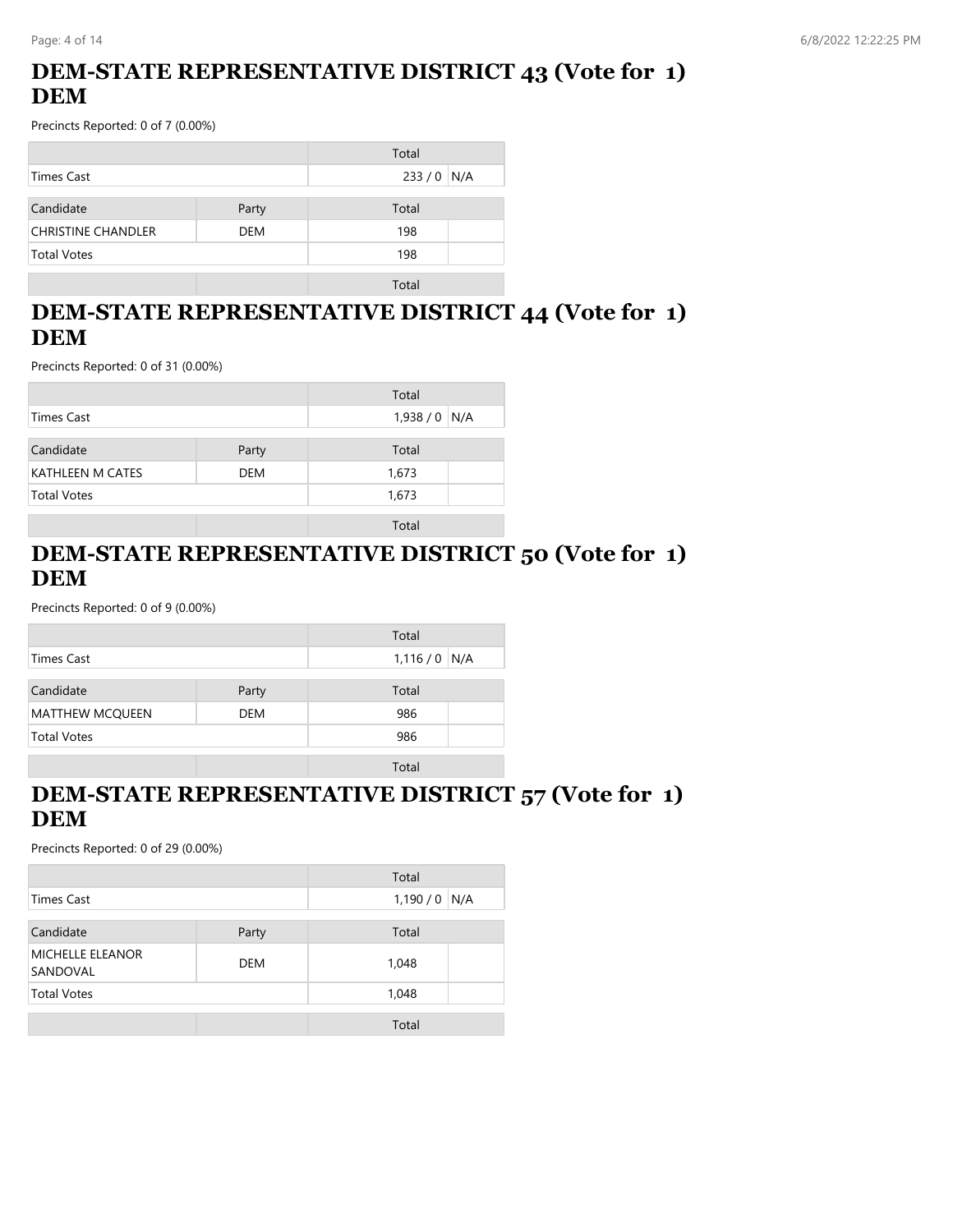## **DEM-STATE REPRESENTATIVE DISTRICT 65 (Vote for 1) DEM**

Precincts Reported: 0 of 22 (0.00%)

|                        |            | Total         |
|------------------------|------------|---------------|
| Times Cast             |            | $1,626/0$ N/A |
|                        |            |               |
| Candidate              | Party      | Total         |
| <b>DERRICK J LENTE</b> | <b>DEM</b> | 1,360         |
| <b>Total Votes</b>     |            | 1,360         |
|                        |            |               |
|                        |            | Total         |

## **DEM-JUSTICE OF THE SUPREME COURT POSITION 1 (Vote for 1) DEM**

Precincts Reported: 0 of 157 (0.00%)

|                    |            | Total         |
|--------------------|------------|---------------|
| Times Cast         |            | 9,084 / 0 N/A |
| Candidate          | Party      | Total         |
| JULIE J VARGAS     | <b>DEM</b> | 7,720         |
| <b>Total Votes</b> |            | 7,720         |
|                    |            | Total         |

## **DEM-JUSTICE OF THE SUPREME COURT POSITION 2 (Vote for 1) DEM**

Precincts Reported: 0 of 157 (0.00%)

|                        |            | Total         |
|------------------------|------------|---------------|
| Times Cast             |            | $9,084/0$ N/A |
|                        |            |               |
| Candidate              | Party      | Total         |
| <b>BRIANA H ZAMORA</b> | <b>DEM</b> | 7,704         |
| <b>Total Votes</b>     |            | 7,704         |
|                        |            |               |
|                        |            | Total         |

## **DEM-JUDGE OF THE COURT OF APPEALS POSITION 1 (Vote for 1) DEM**

|                           |            | Total         |
|---------------------------|------------|---------------|
| Times Cast                |            | $9,084/0$ N/A |
|                           |            |               |
| Candidate                 | Party      | Total         |
| <b>GERALD EDWARD BACA</b> | <b>DEM</b> | 7,685         |
| <b>Total Votes</b>        |            | 7,685         |
|                           |            |               |
|                           |            | Total         |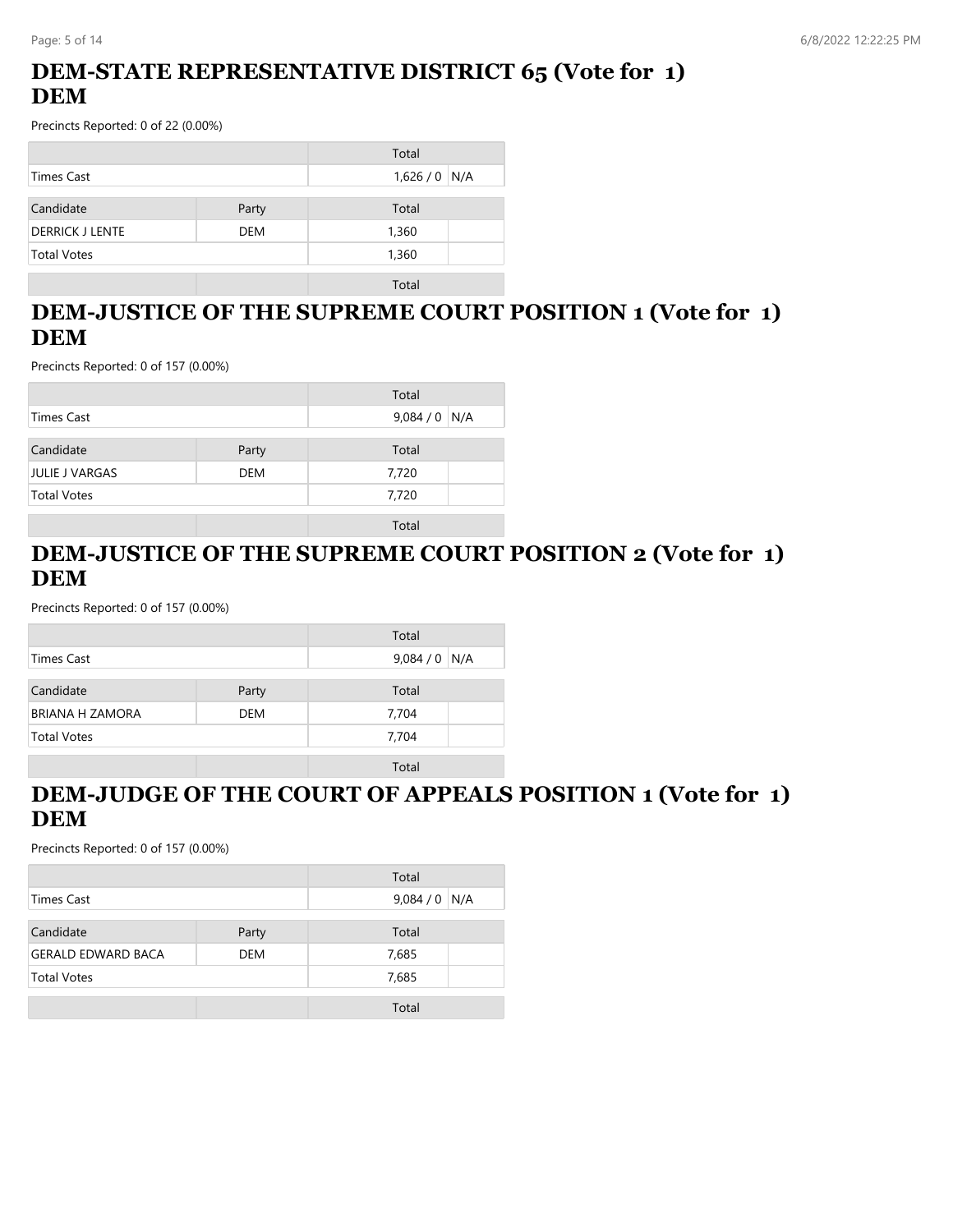## **DEM-JUDGE OF THE COURT OF APPEALS POSITION 2 (Vote for 1) DEM**

Precincts Reported: 0 of 157 (0.00%)

|                            |            | Total         |  |
|----------------------------|------------|---------------|--|
| Times Cast                 |            | $9,084/0$ N/A |  |
|                            |            |               |  |
| Candidate                  | Party      | Total         |  |
| <b>KATHERINE ANNE WRAY</b> | <b>DEM</b> | 7,589         |  |
| <b>Total Votes</b>         |            | 7,589         |  |
|                            |            |               |  |
|                            |            | Total         |  |

#### **DEM-MAGISTRATE JUDGE DIVISION 1 (Vote for 1) DEM**

Precincts Reported: 0 of 157 (0.00%)

|                                                   |  | Total         |
|---------------------------------------------------|--|---------------|
| <b>Times Cast</b>                                 |  | $9,084/0$ N/A |
| Candidate<br>Party                                |  | Total         |
| ANN MARIE MAXWELL-<br><b>DEM</b><br><b>CHAVEZ</b> |  | 7,589         |
| <b>Total Votes</b>                                |  | 7,589         |
|                                                   |  | Total         |

## **DEM-MAGISTRATE JUDGE DIVISION 2 (Vote for 1) DEM**

Precincts Reported: 0 of 157 (0.00%)

|                        |            | Total          |
|------------------------|------------|----------------|
| <b>Times Cast</b>      |            | 9,084/0<br>N/A |
| Candidate              | Party      | Total          |
| <b>BENITO J ARAGON</b> | <b>DEM</b> | 3,790          |
| F KENNETH EICHWALD     | DEM        | 4,630          |
| <b>Total Votes</b>     |            | 8,420          |
|                        |            | Total          |

#### **DEM-MAGISTRATE JUDGE DIVISION 3 (Vote for 1) DEM**

|                                                 |       | Total         |  |
|-------------------------------------------------|-------|---------------|--|
| Times Cast                                      |       | $9,084/0$ N/A |  |
| Candidate                                       | Party | Total         |  |
| DELILAH M MONTANO-<br><b>DEM</b><br><b>BACA</b> |       | 7,612         |  |
| <b>Total Votes</b>                              |       | 7,612         |  |
|                                                 |       | Total         |  |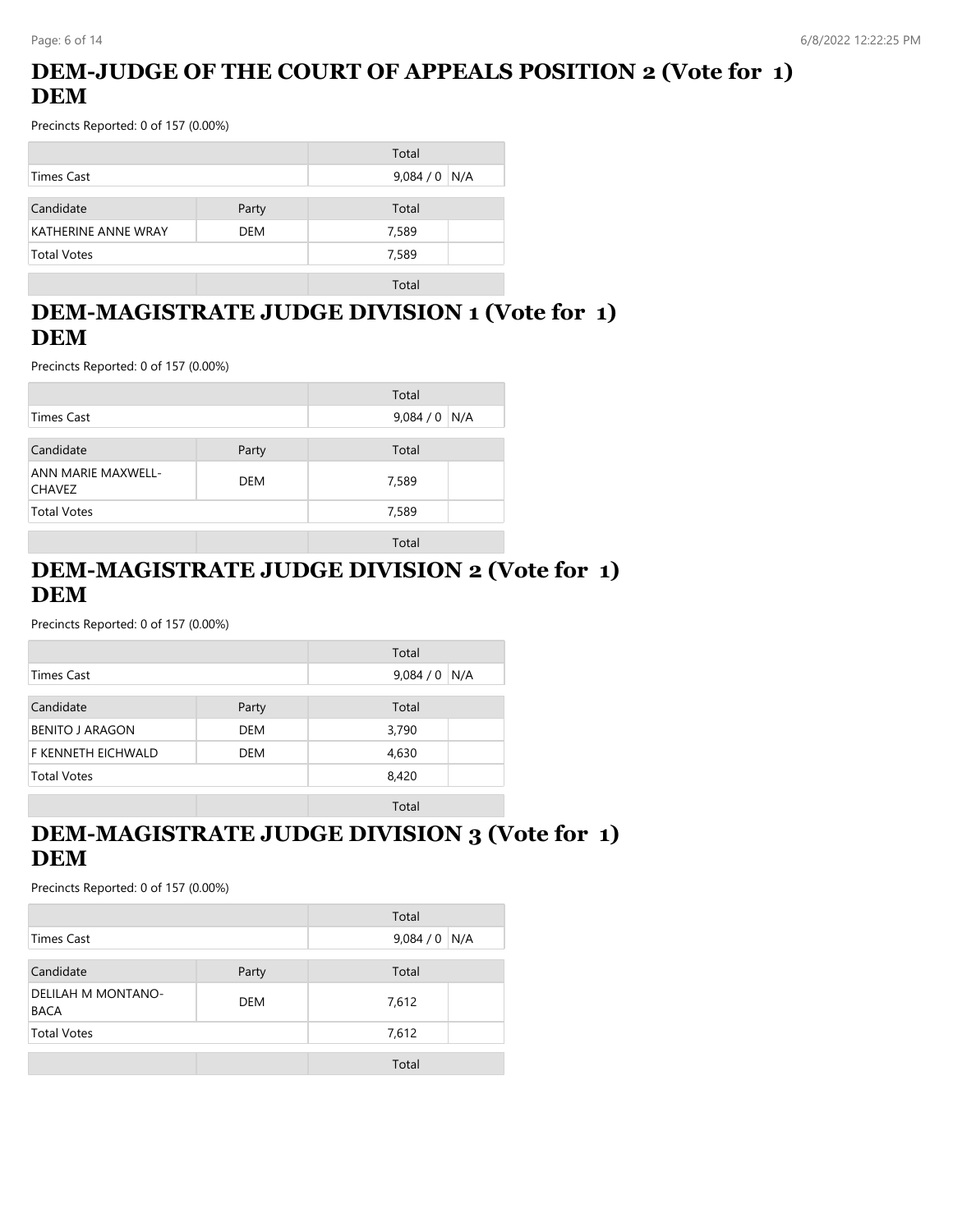## **DEM-COUNTY SHERIFF (Vote for 1) DEM**

Precincts Reported: 0 of 157 (0.00%)

|                                  |  | Total         |
|----------------------------------|--|---------------|
| Times Cast                       |  | $9,084/0$ N/A |
| Candidate<br>Party               |  | Total         |
| JESSE JAMES CASAUS<br><b>DEM</b> |  | 7,636         |
| <b>Total Votes</b>               |  | 7,636         |
|                                  |  | Total         |

## **DEM-COUNTY ASSESSOR (Vote for 1) DEM**

Precincts Reported: 0 of 157 (0.00%)

|                         |            | Total         |
|-------------------------|------------|---------------|
| Times Cast              |            | $9,084/0$ N/A |
| Candidate               | Party      | Total         |
| <b>LINDA P GALLEGOS</b> | <b>DEM</b> | 7,736         |
| <b>Total Votes</b>      |            | 7,736         |
|                         |            | Total         |

#### **DEM-COUNTY COMMISSIONER BY COMMISSIONER DISTRICT DISTRICT 1 (Vote for 1) DEM**

Precincts Reported: 0 of 37 (0.00%)

|                    |            | Total         |  |
|--------------------|------------|---------------|--|
| Times Cast         |            | $3,251/0$ N/A |  |
|                    |            |               |  |
| Candidate          | Party      | Total         |  |
| KATHERINE A BRUCH  | <b>DEM</b> | 2,780         |  |
| <b>Total Votes</b> |            | 2,780         |  |
|                    |            |               |  |
|                    |            | Total         |  |

#### **DEM-COUNTY COMMISSIONER BY COMMISSIONER DISTRICT DISTRICT 3 (Vote for 1) DEM**

|                                           |            | Total         |  |
|-------------------------------------------|------------|---------------|--|
| Times Cast                                |            | $1,720/0$ N/A |  |
| Candidate                                 | Party      | Total         |  |
| <b>GREGORY DEFOREST</b><br><b>BENNETT</b> | <b>DEM</b> | 1,490         |  |
| <b>Total Votes</b>                        |            | 1,490         |  |
|                                           |            | Total         |  |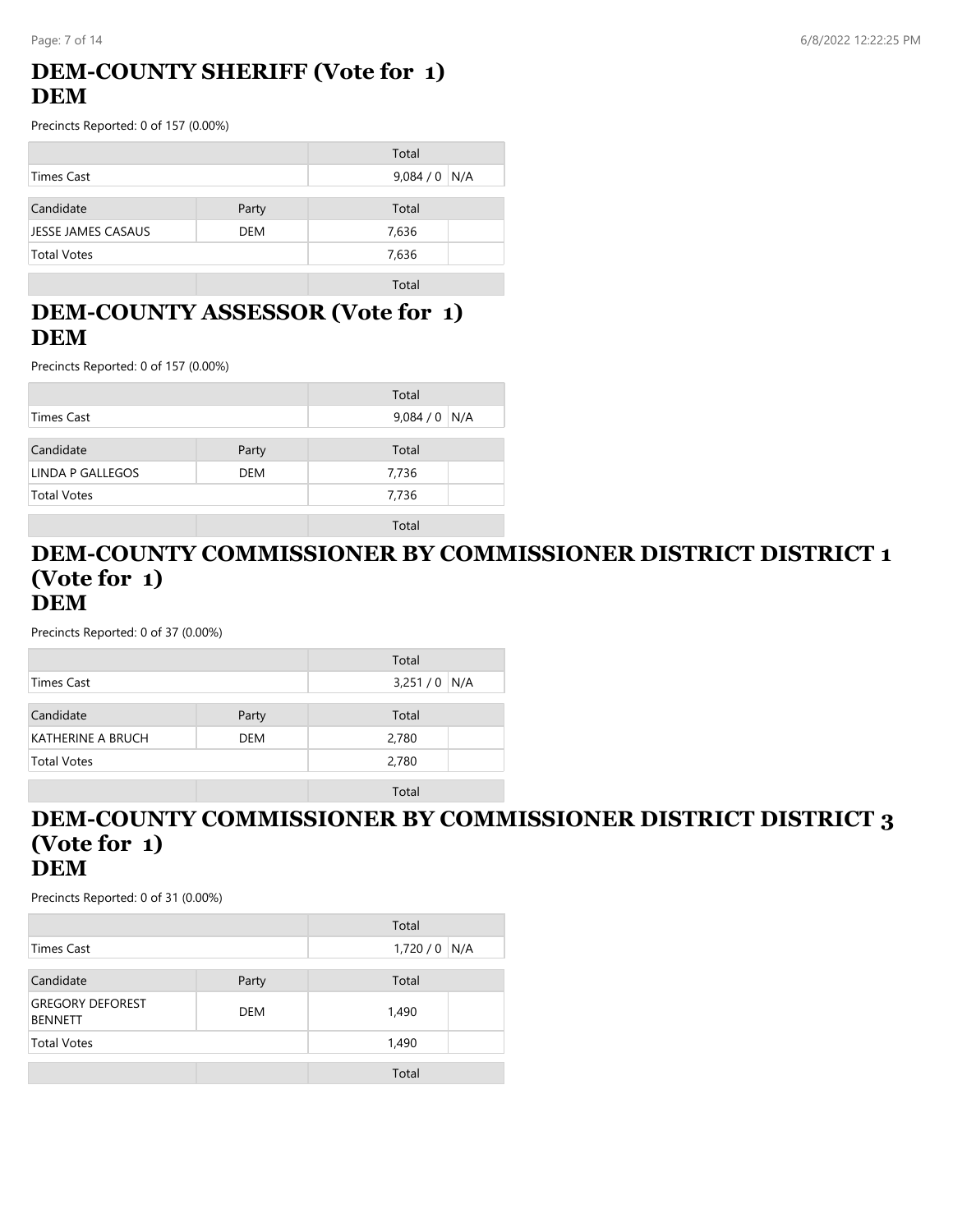#### Page: 8 of 14 6/8/2022 12:22:25 PM

## **DEM-PROBATE JUDGE (Vote for 1) DEM**

Precincts Reported: 0 of 157 (0.00%)

|                          |            | Total   |     |
|--------------------------|------------|---------|-----|
| <b>Times Cast</b>        |            | 9,084/0 | N/A |
|                          |            |         |     |
| Candidate                | Party      | Total   |     |
| <b>CHARLES R AGUILAR</b> | <b>DEM</b> | 3,772   |     |
| EDWARD WAYNE LOVATO      | <b>DEM</b> | 4,220   |     |
| <b>Total Votes</b>       |            | 7,992   |     |
|                          |            | Total   |     |

**LIB-GOVERNOR (Vote for 1) LIB**

Precincts Reported: 0 of 157 (0.00%)

|                             |                 | Total |     |
|-----------------------------|-----------------|-------|-----|
| <b>Times Cast</b>           |                 | 103/0 | N/A |
| Candidate                   | Party           | Total |     |
| <b>KAREN EVETTE BEDONIE</b> | LIB.            | 77    |     |
| <b>Total Votes</b>          |                 | 93    |     |
|                             |                 | Total |     |
| <b>GINGER G GRIDER</b>      | <b>WRITE-IN</b> | 0     |     |

#### **LIB-LIEUTENANT GOVERNOR (Vote for 1) LIB**

Precincts Reported: 0 of 157 (0.00%)

|                              |       | Total       |  |
|------------------------------|-------|-------------|--|
| Times Cast                   |       | $103/0$ N/A |  |
| Candidate                    | Party | Total       |  |
| <b>TRAVIS STEVEN SANCHEZ</b> | LІВ   | 86          |  |
| <b>Total Votes</b>           |       | 86          |  |
|                              |       | Total       |  |

## **LIB-SECRETARY OF STATE (Vote for 1) LIB**

|                    |       | Total       |  |
|--------------------|-------|-------------|--|
| Times Cast         |       | $103/0$ N/A |  |
|                    |       |             |  |
| Candidate          | Party | Total       |  |
| MAYNA ERIKA MYERS  | LIB   | 86          |  |
| <b>Total Votes</b> |       | 86          |  |
|                    |       | Total       |  |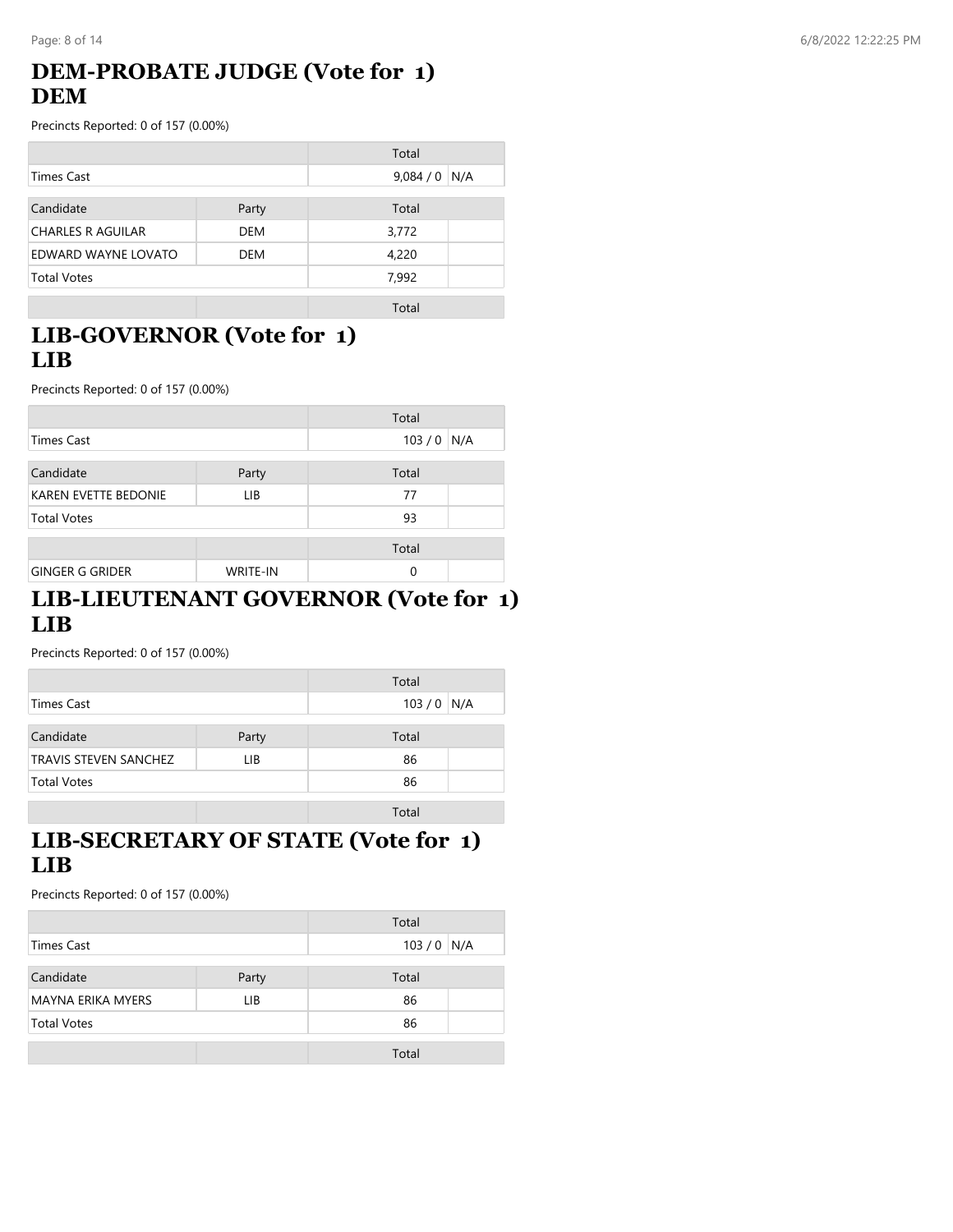## **LIB-STATE AUDITOR (Vote for 1) LIB**

Precincts Reported: 0 of 157 (0.00%)

|                    |                 | Total    |     |
|--------------------|-----------------|----------|-----|
| Times Cast         |                 | 103/0    | N/A |
|                    |                 |          |     |
| Candidate          | Party           | Total    |     |
| <b>Total Votes</b> |                 | 41       |     |
|                    |                 | Total    |     |
|                    |                 |          |     |
| ROBERT JASON       | <b>WRITE-IN</b> | $\Omega$ |     |
| VAILLANCOURT       |                 |          |     |

## **LIB-JUDGE OF THE COURT OF APPEALS POSITION 1 (Vote for 1) LIB**

Precincts Reported: 0 of 157 (0.00%)

|                        |                 | Total       |
|------------------------|-----------------|-------------|
| Times Cast             |                 | $103/0$ N/A |
|                        |                 |             |
| Candidate              | Party           | Total       |
| <b>Total Votes</b>     |                 | 40          |
|                        |                 |             |
|                        |                 | Total       |
| <b>SOPHIE I COOPER</b> | <b>WRITE-IN</b> | 0           |

## **LIB-JUDGE OF THE COURT OF APPEALS POSITION 2 (Vote for 1) LIB**

Precincts Reported: 0 of 157 (0.00%)

|                         |       | Total       |  |
|-------------------------|-------|-------------|--|
| Times Cast              |       | $103/0$ N/A |  |
|                         |       |             |  |
| Candidate               | Party | Total       |  |
| <b>STEPHEN P CURTIS</b> | LIB   | 90          |  |
| <b>Total Votes</b>      |       | 90          |  |
|                         |       |             |  |
|                         |       | Total       |  |

#### **REP-UNITED STATES REPRESENTATIVE DISTRICT 1 (Vote for 1) REP**

|                        |            | Total   |     |
|------------------------|------------|---------|-----|
| <b>Times Cast</b>      |            | 9,023/0 | N/A |
|                        |            |         |     |
| Candidate              | Party      | Total   |     |
| LOUIE SANCHEZ          | <b>REP</b> | 3,669   |     |
| MICHELLE GARCIA HOLMES | <b>REP</b> | 4,850   |     |
| <b>Total Votes</b>     |            | 8,519   |     |
|                        |            | Total   |     |
|                        |            |         |     |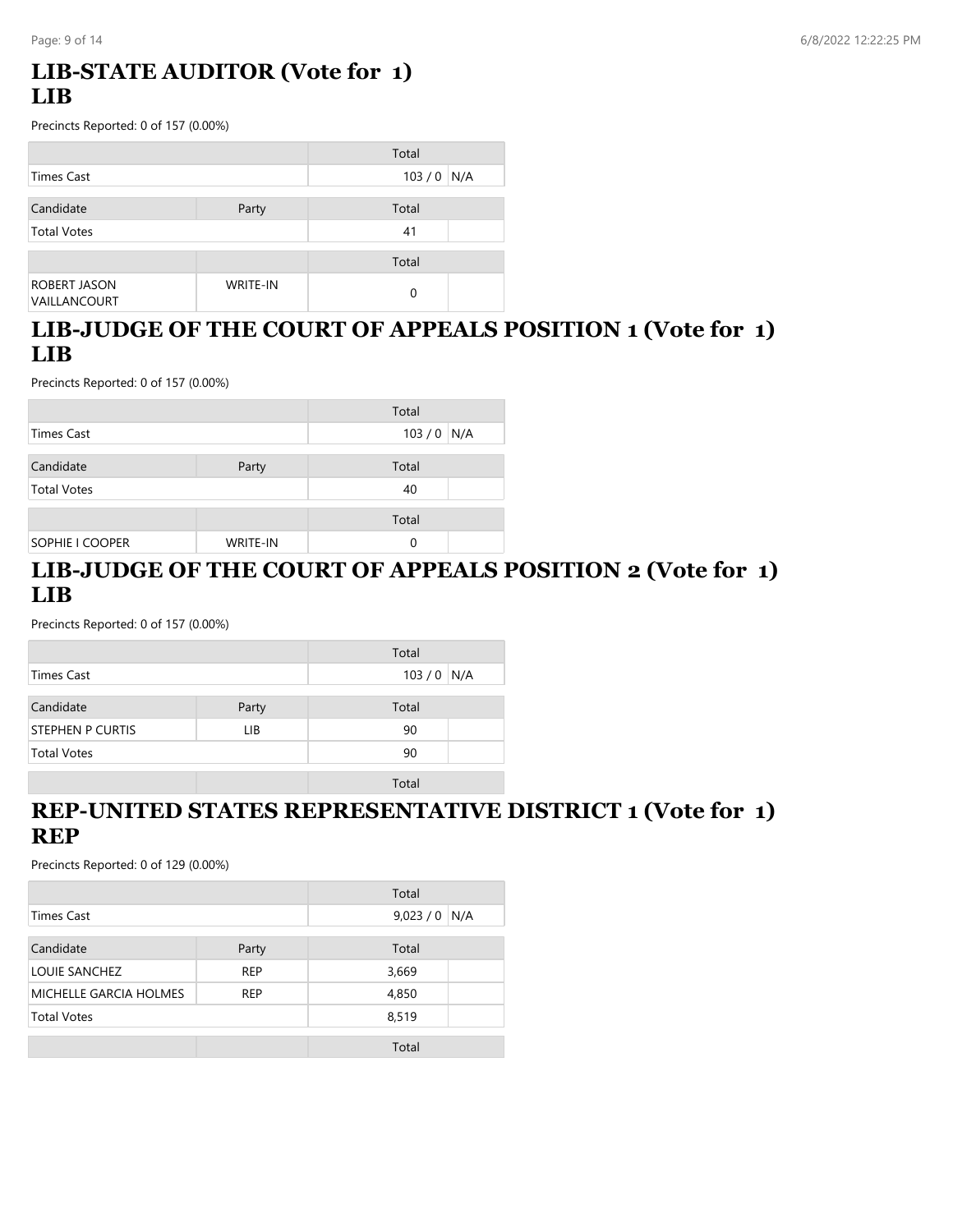## **REP-UNITED STATES REPRESENTATIVE DISTRICT 3 (Vote for 1) REP**

Precincts Reported: 0 of 28 (0.00%)

|                         |            | Total |     |
|-------------------------|------------|-------|-----|
| <b>Times Cast</b>       |            | 647/0 | N/A |
|                         |            |       |     |
| Candidate               | Party      | Total |     |
| ALEXIS MARTINEZ JOHNSON | <b>REP</b> | 479   |     |
| <b>Total Votes</b>      |            | 479   |     |
|                         |            | Total |     |

## **REP-GOVERNOR (Vote for 1) REP**

Precincts Reported: 0 of 157 (0.00%)

|                               |            | Total          |
|-------------------------------|------------|----------------|
| <b>Times Cast</b>             |            | 9,670/0<br>N/A |
| Candidate                     | Party      | Total          |
| <b>JAY C BLOCK</b>            | <b>REP</b> | 1,491          |
| REBECCA L DOW                 | <b>REP</b> | 739            |
| <b>GREGORY JOSEPH ZANETTI</b> | <b>REP</b> | 1,530          |
| ETHEL R MAHARG                | <b>REP</b> | 138            |
| <b>MARK V RONCHETTI</b>       | <b>REP</b> | 5,743          |
| <b>Total Votes</b>            |            | 9,641          |
|                               |            | Total          |

## **REP-LIEUTENANT GOVERNOR (Vote for 1) REP**

Precincts Reported: 0 of 157 (0.00%)

|                       |            | Total   |     |
|-----------------------|------------|---------|-----|
| Times Cast            |            | 9,670/0 | N/A |
| Candidate             | Party      | Total   |     |
| ANT L THORNTON        | <b>REP</b> | 5,132   |     |
| PEGGY L MULLER-ARAGÓN | <b>REP</b> | 3,835   |     |
| <b>Total Votes</b>    |            | 8,967   |     |
|                       |            | Total   |     |

#### **REP-SECRETARY OF STATE (Vote for 1) REP**

|                        |            | Total         |
|------------------------|------------|---------------|
| Times Cast             |            | $9,670/0$ N/A |
|                        |            |               |
| Candidate              | Party      | Total         |
| <b>AUDREY TRUJILLO</b> | <b>REP</b> | 7,896         |
| <b>Total Votes</b>     |            | 7,896         |
|                        |            |               |
|                        |            | Total         |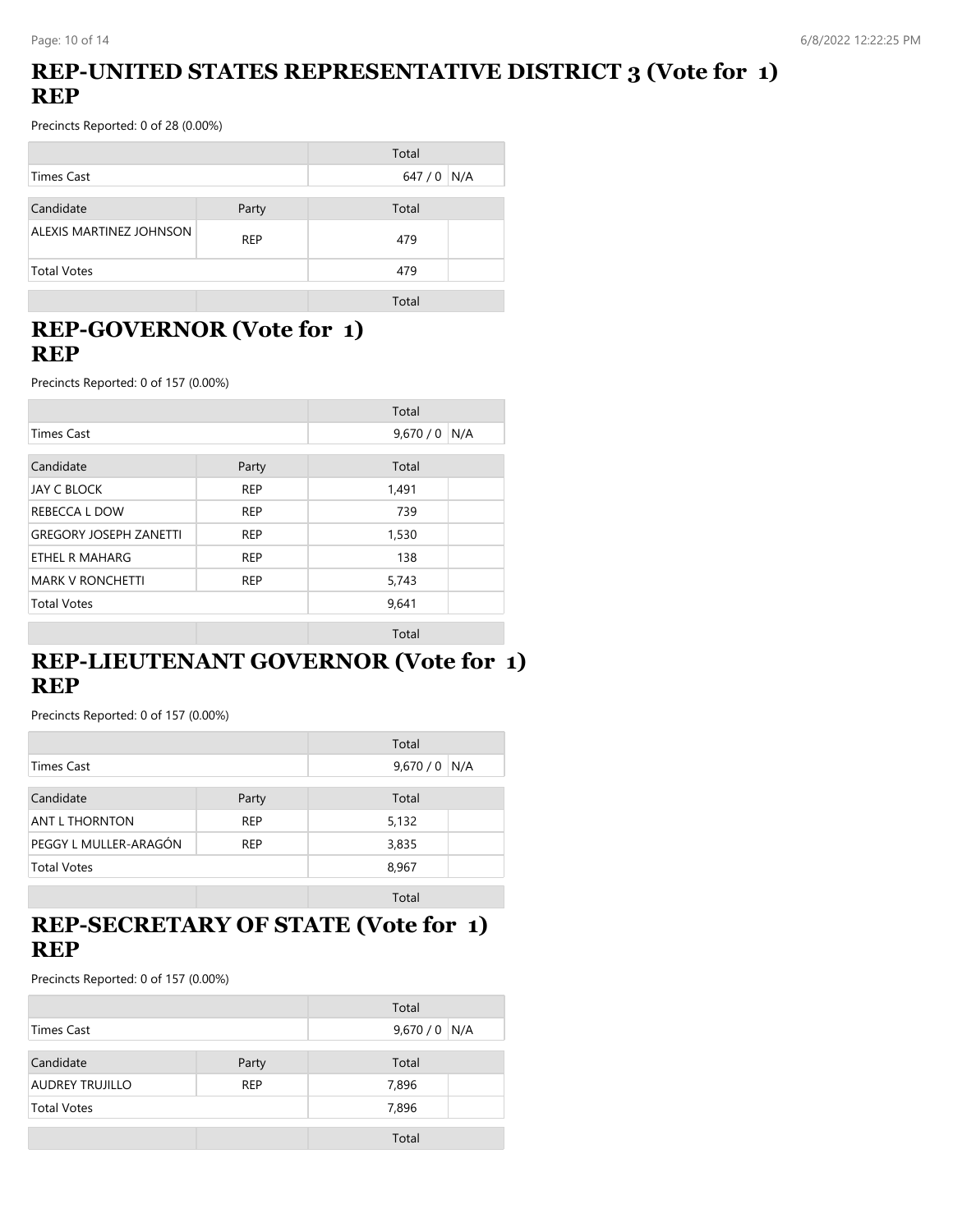#### **REP-ATTORNEY GENERAL (Vote for 1) REP**

Precincts Reported: 0 of 157 (0.00%)

|                    |            | Total         |  |
|--------------------|------------|---------------|--|
| Times Cast         |            | $9,670/0$ N/A |  |
| Candidate          | Party      | Total         |  |
| JEREMY MICHAEL GAY | <b>REP</b> | 7,854         |  |
| <b>Total Votes</b> |            | 7,854         |  |
|                    |            | Total         |  |

#### **REP-STATE TREASURER (Vote for 1) REP**

Precincts Reported: 0 of 157 (0.00%)

|                        |            | Total         |
|------------------------|------------|---------------|
| Times Cast             |            | $9,670/0$ N/A |
| Candidate              | Party      | Total         |
| <b>HARRY B MONTOYA</b> | <b>REP</b> | 7,795         |
| <b>Total Votes</b>     |            | 7,795         |
|                        |            | Total         |

## **REP-COMMISSIONER OF PUBLIC LANDS (Vote for 1) REP**

Precincts Reported: 0 of 157 (0.00%)

|                    |            | Total         |  |
|--------------------|------------|---------------|--|
| Times Cast         |            | $9,670/0$ N/A |  |
|                    |            |               |  |
| Candidate          | Party      | Total         |  |
| JEFFERSON L BYRD   | <b>REP</b> | 7,813         |  |
| <b>Total Votes</b> |            | 7,813         |  |
|                    |            |               |  |
|                    |            | Total         |  |

#### **REP-STATE REPRESENTATIVE DISTRICT 23 (Vote for 1) REP**

|                    |            | Total         |
|--------------------|------------|---------------|
| Times Cast         |            | $2,553/0$ N/A |
|                    |            |               |
| Candidate          | Party      | Total         |
| ALAN T MARTINEZ    | <b>REP</b> | 2,047         |
| <b>Total Votes</b> |            | 2,047         |
|                    |            |               |
|                    |            | Total         |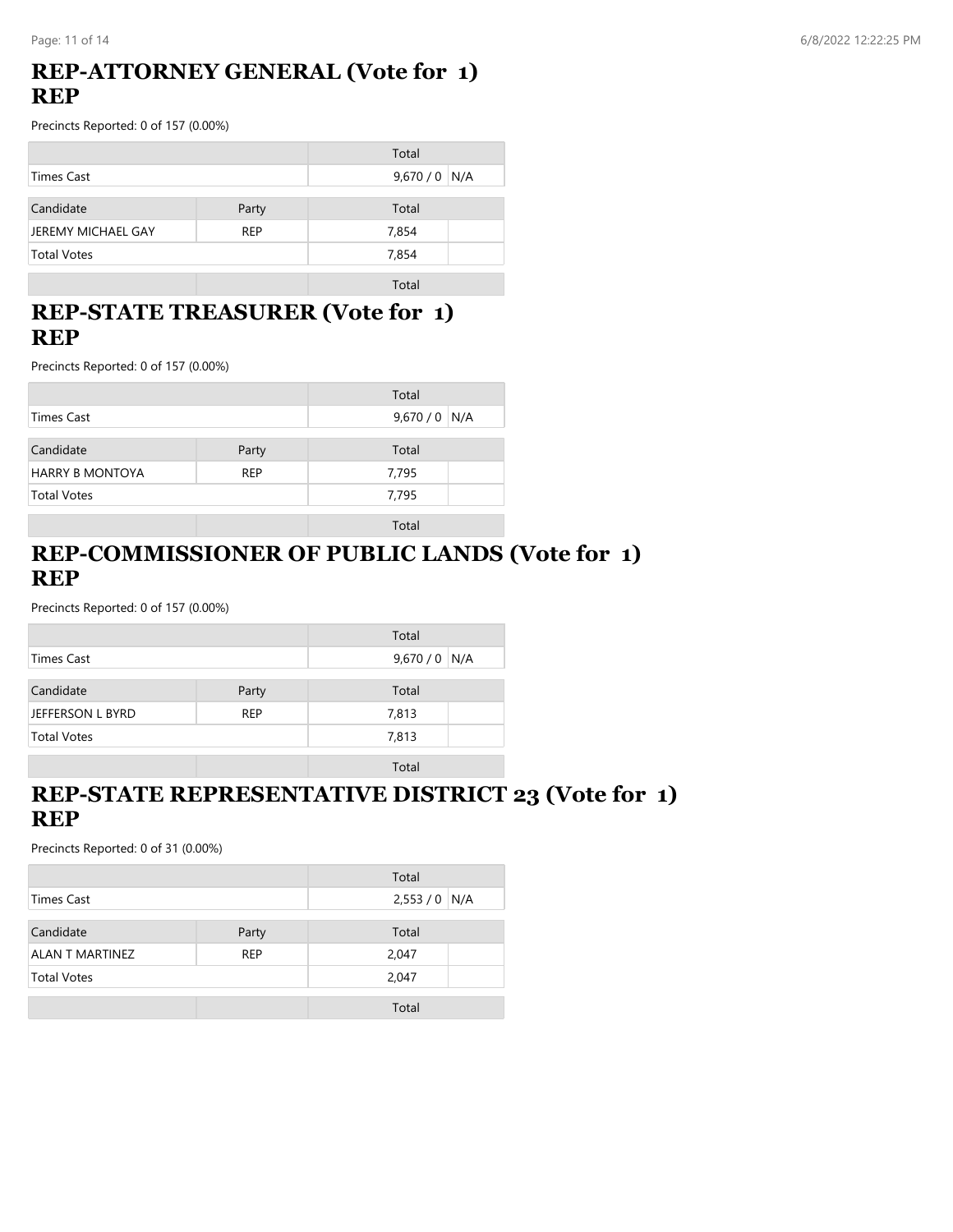## **REP-STATE REPRESENTATIVE DISTRICT 44 (Vote for 1) REP**

Precincts Reported: 0 of 31 (0.00%)

|                         |            | Total         |  |
|-------------------------|------------|---------------|--|
| <b>Times Cast</b>       |            | $2,194/0$ N/A |  |
|                         |            |               |  |
| Candidate               | Party      | Total         |  |
| JANE E POWDRELL-CULBERT | REP        | 1,290         |  |
| FRIDA SUSANA VASQUEZ    | <b>REP</b> | 781           |  |
| <b>Total Votes</b>      |            | 2,071         |  |
|                         |            |               |  |

Total

#### **REP-STATE REPRESENTATIVE DISTRICT 57 (Vote for 1) REP**

Precincts Reported: 0 of 29 (0.00%)

|                    |            | Total         |
|--------------------|------------|---------------|
|                    |            |               |
| Times Cast         |            | $1,700/0$ N/A |
|                    |            |               |
| Candidate          | Party      | Total         |
| JASON CARL HARPER  | <b>REP</b> | 1,426         |
| <b>Total Votes</b> |            | 1,426         |
|                    |            |               |
|                    |            | Total         |

## **REP-STATE REPRESENTATIVE DISTRICT 60 (Vote for 1) REP**

Precincts Reported: 0 of 25 (0.00%)

|                                      |            | Total         |  |
|--------------------------------------|------------|---------------|--|
| Times Cast                           |            | $1,718/0$ N/A |  |
| Candidate                            | Party      | Total         |  |
| JOSHUA NATHANIEL<br><b>HERNANDEZ</b> | <b>REP</b> | 1,402         |  |
| <b>Total Votes</b>                   |            | 1,402         |  |
|                                      |            | Total         |  |

## **REP-JUSTICE OF THE SUPREME COURT POSITION 1 (Vote for 1) REP**

|                         |            | Total         |  |
|-------------------------|------------|---------------|--|
| Times Cast              |            | $9,670/0$ N/A |  |
| Candidate               | Party      | Total         |  |
| <b>THOMAS C MONTOYA</b> | <b>REP</b> | 7,712         |  |
| <b>Total Votes</b>      |            | 7,712         |  |
|                         |            | Total         |  |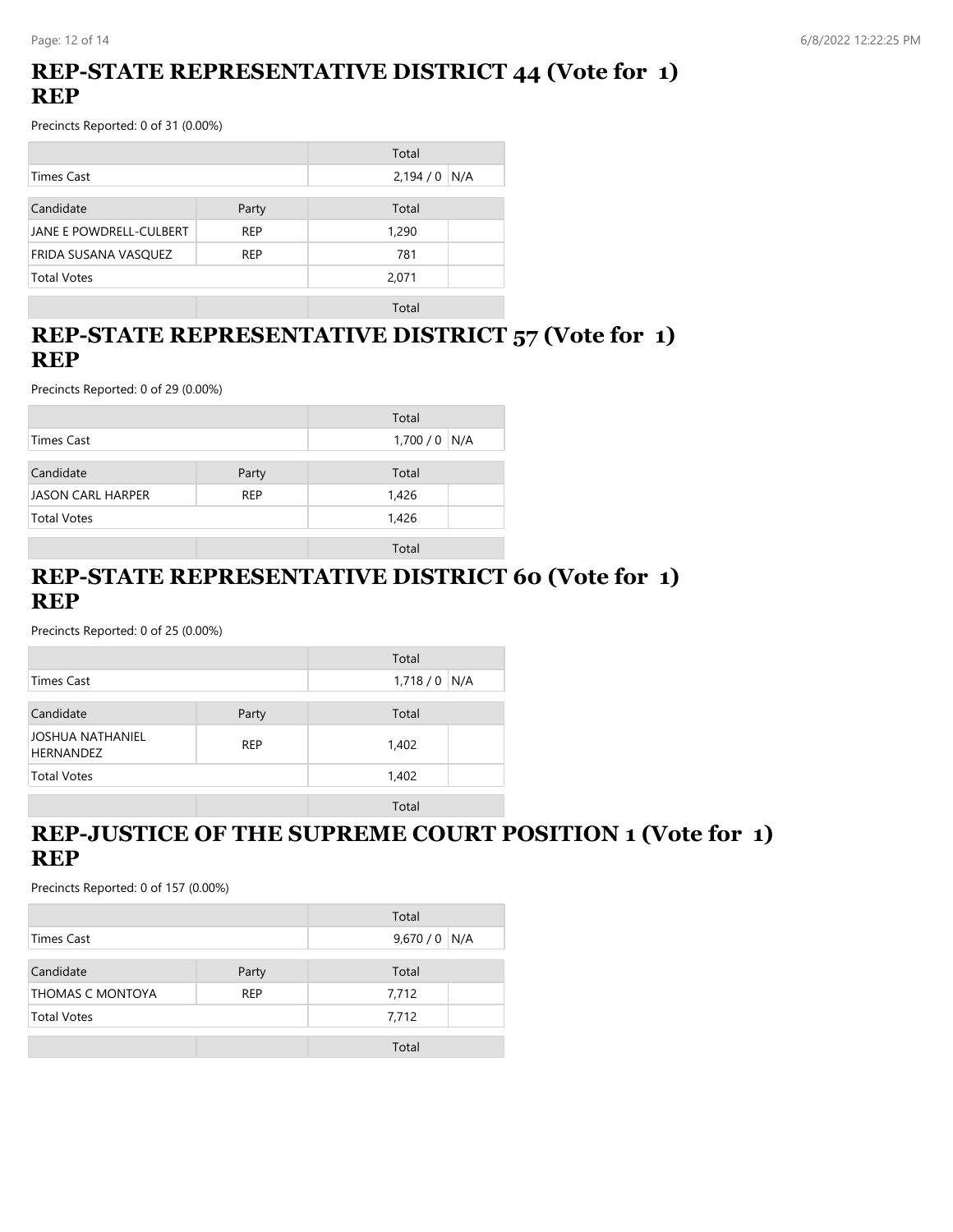## **REP-JUSTICE OF THE SUPREME COURT POSITION 2 (Vote for 1) REP**

Precincts Reported: 0 of 157 (0.00%)

|                       |            | Total         |  |
|-----------------------|------------|---------------|--|
| Times Cast            |            | $9,670/0$ N/A |  |
|                       |            |               |  |
| Candidate             | Party      | Total         |  |
| <b>KERRY J MORRIS</b> | <b>REP</b> | 7,713         |  |
| <b>Total Votes</b>    |            | 7,713         |  |
|                       |            |               |  |
|                       |            | Total         |  |

## **REP-JUDGE OF THE COURT OF APPEALS POSITION 1 (Vote for 1) REP**

Precincts Reported: 0 of 157 (0.00%)

|                          |            | Total         |
|--------------------------|------------|---------------|
| Times Cast               |            | 9,670 / 0 N/A |
| Candidate                | Party      | Total         |
| <b>BARBARA V JOHNSON</b> | <b>REP</b> | 7,666         |
| <b>Total Votes</b>       |            | 7,666         |
|                          |            | Total         |

#### **REP-JUDGE OF THE COURT OF APPEALS POSITION 2 (Vote for 1) REP**

Precincts Reported: 0 of 157 (0.00%)

|                     |            | Total         |
|---------------------|------------|---------------|
| Times Cast          |            | $9,670/0$ N/A |
| Candidate           | Party      | Total         |
| <b>GERTRUDE LEE</b> | <b>REP</b> | 7,602         |
| <b>Total Votes</b>  |            | 7,602         |
|                     |            | Total         |

#### **REP-PUBLIC EDUCATION COMMISSIONER DISTRICT 5 (Vote for 1) REP**

|                                           |            | Total |     |
|-------------------------------------------|------------|-------|-----|
| Times Cast                                |            | 61/0  | N/A |
| Candidate                                 | Party      | Total |     |
| <b>SHARON</b><br><b>CLAHCHISCHILLIAGE</b> | <b>REP</b> | 31    |     |
| <b>Total Votes</b>                        |            | 31    |     |
|                                           |            | Total |     |